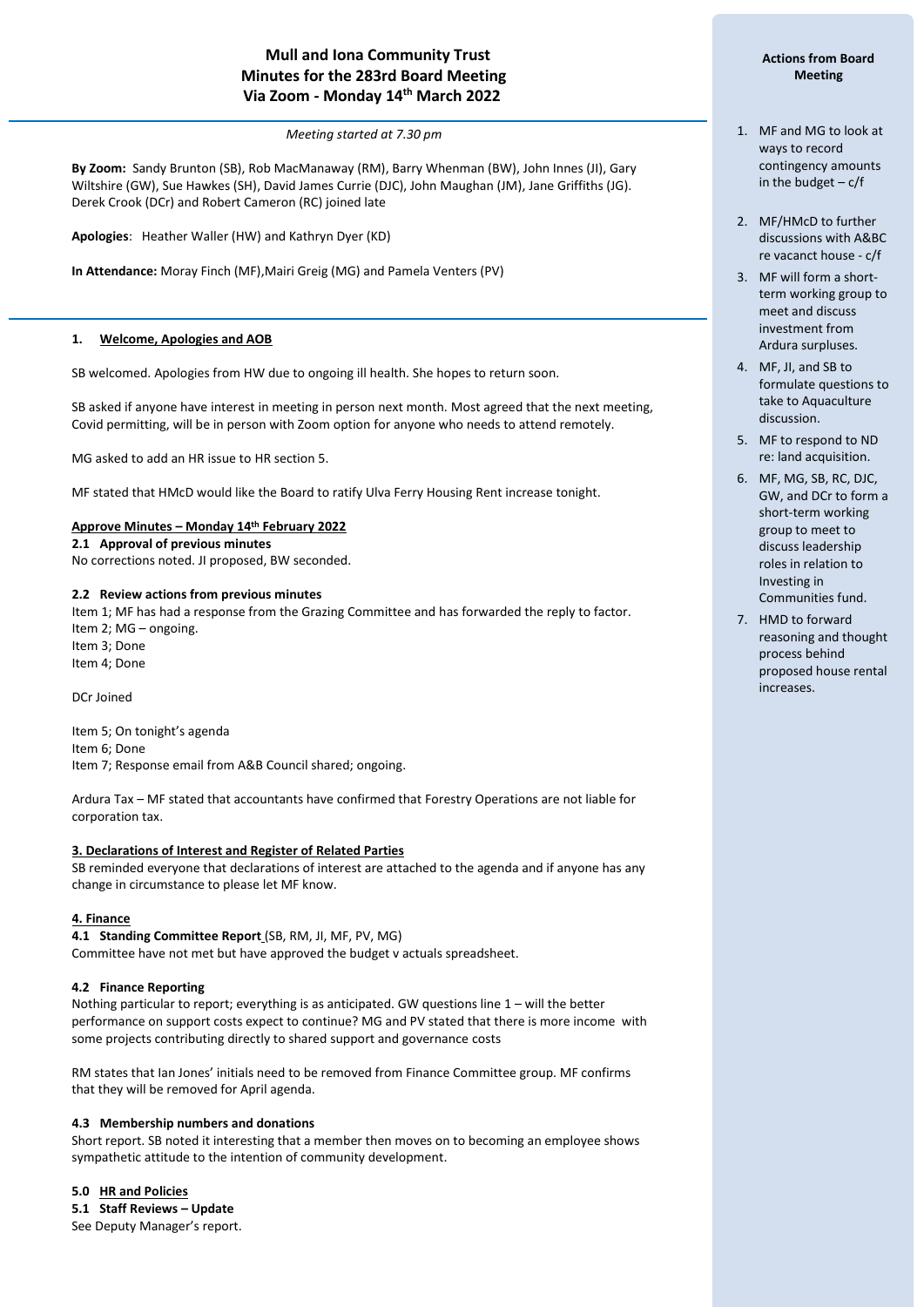### **5.2 Policy Reviews –**

MG updated on confidentiality and data protection notices. MG stated that we will need a specific privacy notice for each specific reason. There is intention to create a website page with all each notices and put location of privacy notice on relevant paperwork.

AOB: MG – Staff reviews and appraisals have been put into Calendars by MG for MF to action.

MG –MG stated that mileage rate paid to volunteers and staff for travel costs is currently 40 pence/mile and has not changed since 2012. HMRC rate is 45pence/mile. MG asked the Board to consider increasing mileage rate to 45p/mile with caveat that travel be deemed necessary.MG gave data from 2019/20 travel expenses to show a usual year's costs and associated increase. SB proposes, JM seconded, and all agree to increase from 01 April 2022. BW recommended that if HMRC rate increases, the Board consider another increase at that time.

### **6.0 This section intentionally left blank.**

#### **7.0 Special Items**

#### **7.1 Recurring Actions List**

SB asked about non-charitable trading and whether it is time to review? MF stated that there is nothing significant considered to be non charitable trading

#### **7.2 General Manager's Report**

JG stated that MF deserves a medal for sorting out the blocked septic tank at Ulva Ferry. All agreed. It is hoped that the issue has been resolved.

Discussion had re what amendments need to be made to our Articles of Association to ensure that they comply with the Community Right to Buy. Moray seeking advise from Community Land Scotland but is concerned re the requirement for minimum 20 or 10% (whichever is greater) of our members present at our AGM to have a quorum. As our membership number grow, this will prove more difficult.

MF advised that the changes that need to be made will be approved by various bodies (Scottish Land Fund, HIE, and More Homes division in the Scottish Government) to ensure they are happy with the changes. OSCR will also be consulted; however, OSCR shouldn't be concerned as the Objects won't change. If changes need their approval, it may take 2-3 months. Once the tasks have been completed, there is a notice period required for a special general meeting that will be observed, and an EGM will be held. GW requested that the Board be kept informed of any changes along the way; MF agrees that he can email all Board members through each step of the process.

### RC joined the meeting.

Discussion re potential housing developments in Dervaig area, MF: having geographical spread of funds can mean that it is difficult to support multiple projects in what appears to be the same area. Local knowledge means that the two potential developments have different attributes and cover different housing needs. MF advised against any action to seek an agreement re the most suitable housing development for the area as he believes there is capacity at this stage for both developments to continue.

Water pipe insulation at Ulva Ferry, volunteers needed to participate in installation party for 2 to 3 hours, and to please volunteer if possible. Date yet TBD but thinking end of March. JG volunteered.

MF requested that any input or questions about the Facilities Manager position and job description be directed to him

Upcoming visit from Community Land Scotland as a networking meeting for the HIE Graduate placements in the area. No director input required.

JI commended Harry Whitmore, our graduate placement on how well he is doing in the data research role.

#### **Deputy General Manager's Report**

Childminding information day 3 participants attended on Saturday, but 11 have been in contact. In total, 7 people have received further information about childminding. This is very encouraging, as Mull only has 2 registered childminders on the island at present, and one of these has just stopped. SB acknowledges that this is a strong positive result and is very positive for the island. MG agreed that it is positive that the Scottish Government has recognised that this issue is challenging and they have recognised that solutions still need to be found for areas such as ours.

MG drew attention to the regional climate action hub session on Friday, March 18th, which may be of interest to some Board Members. JG and GW expressed interest.

#### **7.3 Fundraising Officer's Report**

JI noted that Sian is doing an excellent job as always. No other points raised or questions asked.

#### **7.4 Proposal for investment of Ardura surpluses – volunteers for sub-group**

MF reported that JI and GW have volunteered, and MF will set up a meeting. SB wants to be added to the list; RM and RC have also expressed interest.

#### **7.5 Approval of Grant offer from Communities Mental Health and Wellbeing Fund**